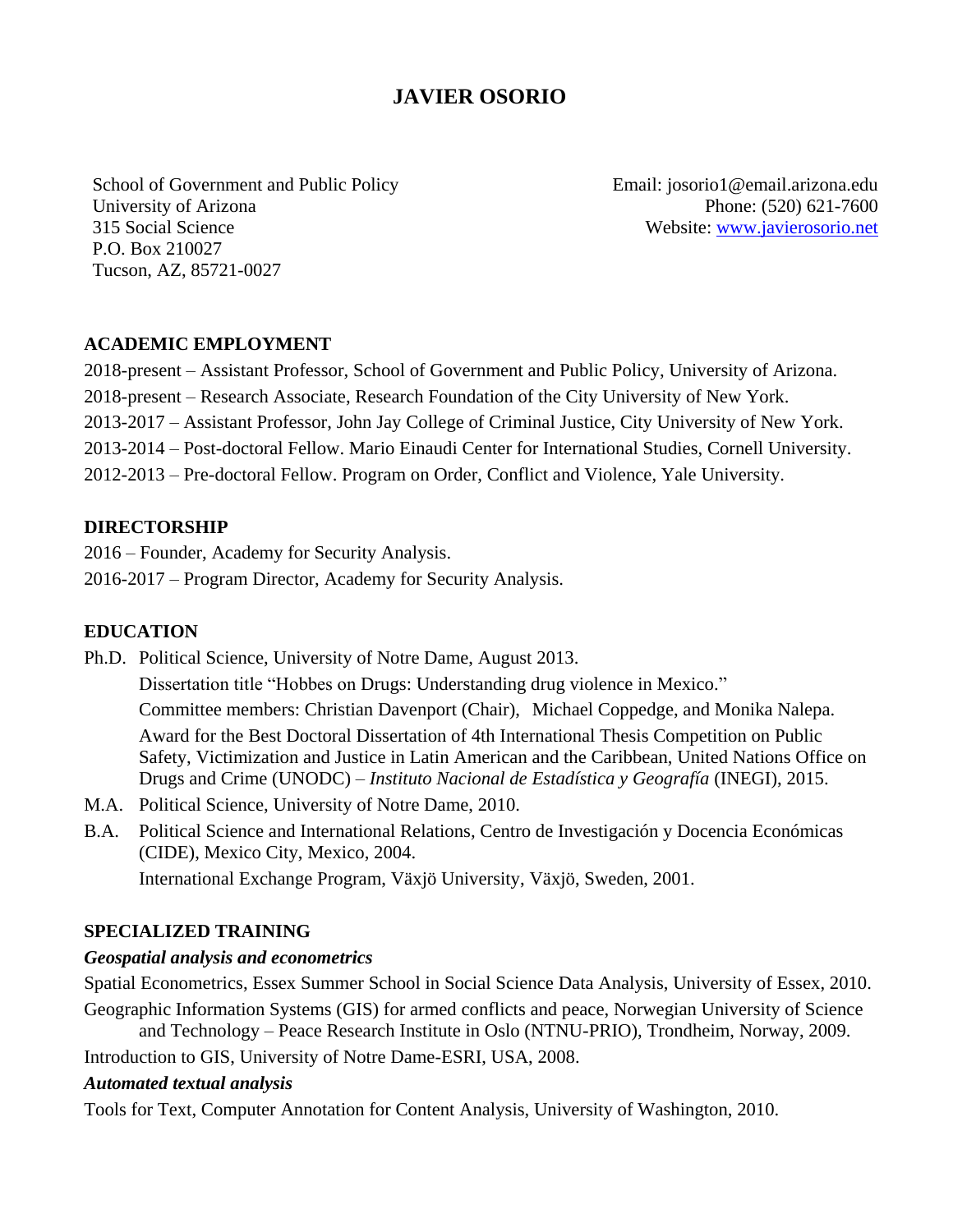## *Quantitative methods*

Empirical Implications of Theoretical Models (EITM), Princeton University, 2012. ICPSR summer program, University of Michigan, 2008.

## **PUBLICATIONS**

## *Refereed journals*

- "Disappearing Dissent? Repression and State Consolidation in Mexico," with Livia Schubiger and Michael Weintraub, *Journal of Peace Research*, 2018, 55(2) 252-266.
- "Supervised Event Coding From Text Written in Spanish: Introducing Eventus ID," with Alejandro Reyes, Social Science Computer Review, 2016, online.
- "Contagion of Drug Violence: Spatio-temporal Dynamics of the Mexican War on Drugs" Journal of Conflict Resolution, Special Issue on Mexican Drug Violence, 2015, 59(8) 1403-1432.
- "Social Desirability Bias in Vote Buying: Experimental Evidence From Nicaragua," with Ezequiel Gonzalez, Chad Kiewiet de Jonge, Carlos Melendez and David Nickerson, American Journal of Political Science, 2012, Vol. 56, Issue 1, 202-217.

## *Refereed book chapters*

"Las Causas Estructurales de la Violencia: Evaluación de Algunas Hipótesis" in Aguilar Rivera, José Antonio (Coord.), *Las Bases Sociales del Crimen Organizado y la Violencia en México,* Centro de Investigación y Estudios en Seguridad - Secretaría de Seguridad Pública, Mexico City, 2012:73-132 (in Spanish).

#### *Published working papers*

"Numbers Under Fire: The Challenges for Conducting Quantitative Research in Violent Settings." Social Science Research Council, Drugs Security and Democracy Program Working Papers Series on Research Security, 2014, No. 6.

## **WORK IN PROGRESS**

## *Articles under review with Revise and Resubmit (R&R)*

- "Historical Legacies of Conflict: From the Cristero Rebellion to Self-Defense Forces in Mexico" with Livia Schubiger and Michael Weintraub. Revise and Resubmit at C*omparative Political Studies* in special issue on "Micro-Comparative Studies of 20th Century Conflicts".
- "Support for Torture. Experimental Evidence from the War on Drugs in Mexico." Revise and Resubmit at *Political Behavior*.

#### *Articles under review*

"Political (Dis)Order and Drug Violence in Mexico." Under review at *Crime, Law and Social Change*.

## *Book manuscript in preparation*

"Hobbes on Drugs: Understanding Drug Violence in Mexico."

## *Field experiment protocols in preparation*

- "A Gender-Based Approach to Justice: Training Judges in El Salvador" with Reynaldo Rojo-Mendoza, Michael Weintraub, and *Consejo Nacional de la Judicatura de El Salvador*.
- "Prevention of Violence through Inclusive and Participatory Methodologies" with Reynaldo Rojo-Mendoza, Michael Weintraub, and *Unidad de Prevención Comunitaria de la Violencia - Ministerio de Gobernación de Guatemala*.
- "Primary Prevention: School Interventions in Comayagua, Honduras" with Reynaldo Rojo-Mendoza, Michael Weintraub, and *Policía Nacional de Honduras*.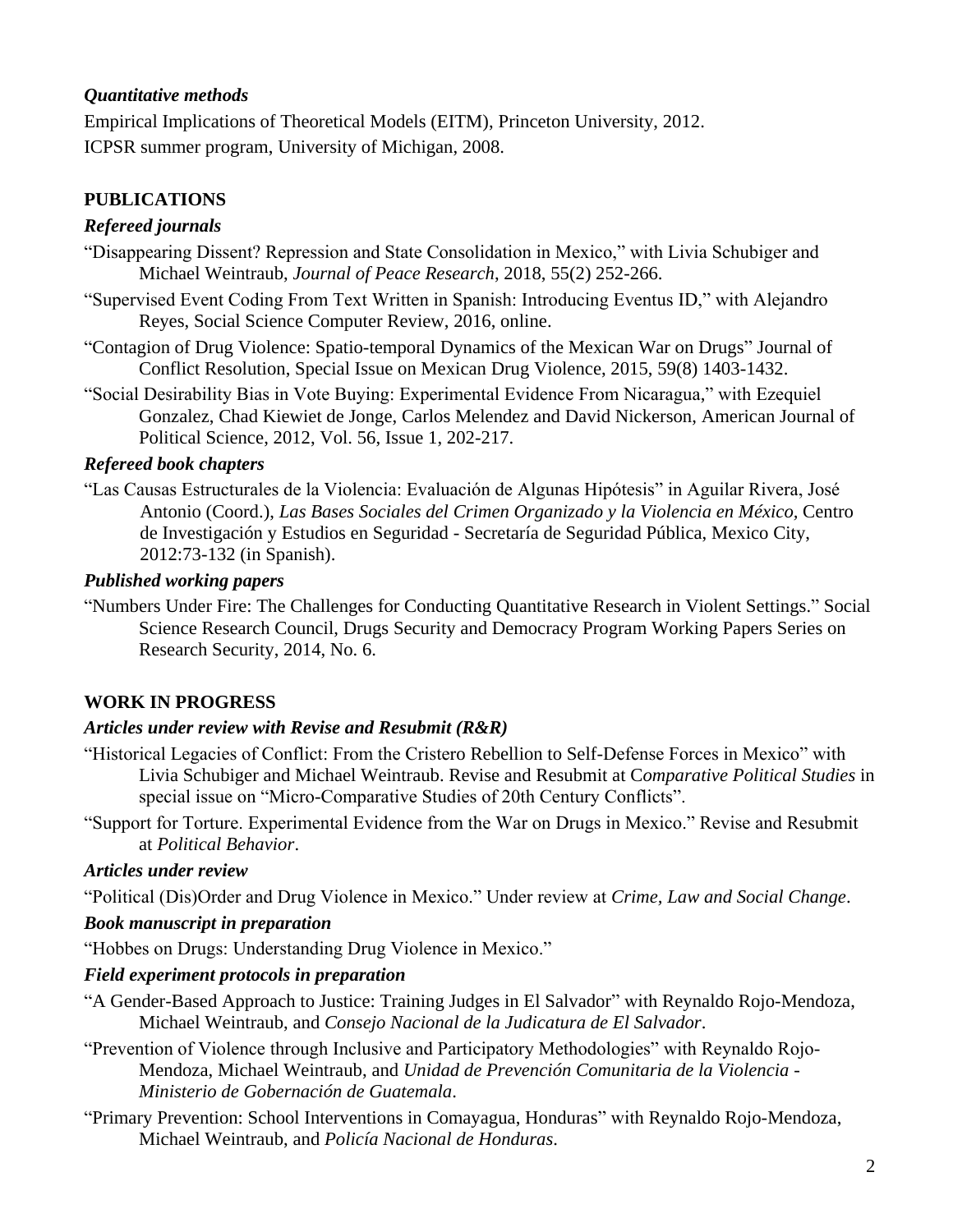- "Increasing Access to Justice for Vulnerable Groups: an Intervention with Judicial Facilitators in Honduras" with Reynaldo Rojo-Mendoza, Michael Weintraub, and *Poder Judicial de Honduras*.
- "Reducing Prison Overcrowiding: Interventions with Public Defenders" with Reynaldo Rojo-Mendoza, Michael Weintraub, and *Procuraduría General de la República de El Salvador*.
- "Improving Victim Assistance for Extortion Cases" with Reynaldo Rojo-Mendoza, Michael Weintraub, and *Fiscalía de Sección contra el Delito de Extorsión - Ministerio Público de Guatemala.*

#### *Articles in preparation*

- "Vigilante Mobilization and Local Order: Evidence from Mexico" with Livia Schubiger and Michael Weintraub.
- "Distinct cravings: Different Natural Resources for a Variety of Armed Actors in Colombia" with Susan Norman.
- "Multi-Actor Conflict and Violence in Colombia" with Susan Norman.
- "Democratization and Drug Violence in Mexico."
- "Carrots and Sticks: Experimental Evidence of Vote Buying and Voter Intimidation in Guatemala," with Ezequiel Gonzalez, Chad Kieweit de Jonge, Carlos Melendez and David Nickerson.
- "Multi-language Coding of Event Data Using Eventus ID"
- "Event Data Internal Validation: Experimental Evidence from Machine and Human Coding" with Benjamin Bagozzi, Patrick Brandt, Vito D'Orazio, John Freeman, Andrew Halterman, Jill Irvine, Jacob Loehr, Alisha Kim, and Philip Schordt.
- "Translating CAMEO: Documenting the semi-automated translation of verb dictionaries into Spanish" with Viveca Pavon, Jennifer Holmes, Sayeed Salam, and Patrick T. Brandt.
- "Modernizing Gold Standard Records for protest event data in English and Spanish" with Viveca Pavon, Jennifer Holmes, and Patrick T. Brandt.

#### **SOFTWARE**

Copyrighted software is available in my GitHub page<https://github.com/javierosorio>

- "GWX Gigaword extractor," version 1.0, with Alejandro Reyes, Perl programming language, 2017. Copyright registration in process.
- "GWR Gigaword randomizer," version 1.0, with Alejandro Reyes, Perl programming language, 2017. Copyright registration in process.
- "GWS Gigaword split," version 1.0, with Alejandro Reyes, Perl programming language, 2017. Copyright registration in process.
- "LNX Lexis Nexis extractor," version 1.0, Perl programming language, 2017. Copyright registration in process.
- "NERX Named Entity Recognizer extractor," version 1.0, Perl programming language, 2017. Copyright registration in process.
- "Eventus ID: Supervised Event Coding From Text Written in Spanish," version 2.0, with Alejandro Reyes, Perl programming language, 2014. Copyright registration number 1-1520103493.
- "Web2Eventus," version 2.0, with Alejandro Reyes, Perl programming language, 2014. Copyright registration number 1-1520103568.
- "Web Text Downloader," Version 2.0, with Alejandro Reyes, Delphi programming language, 2014. Copyright registration number 1-1520103399.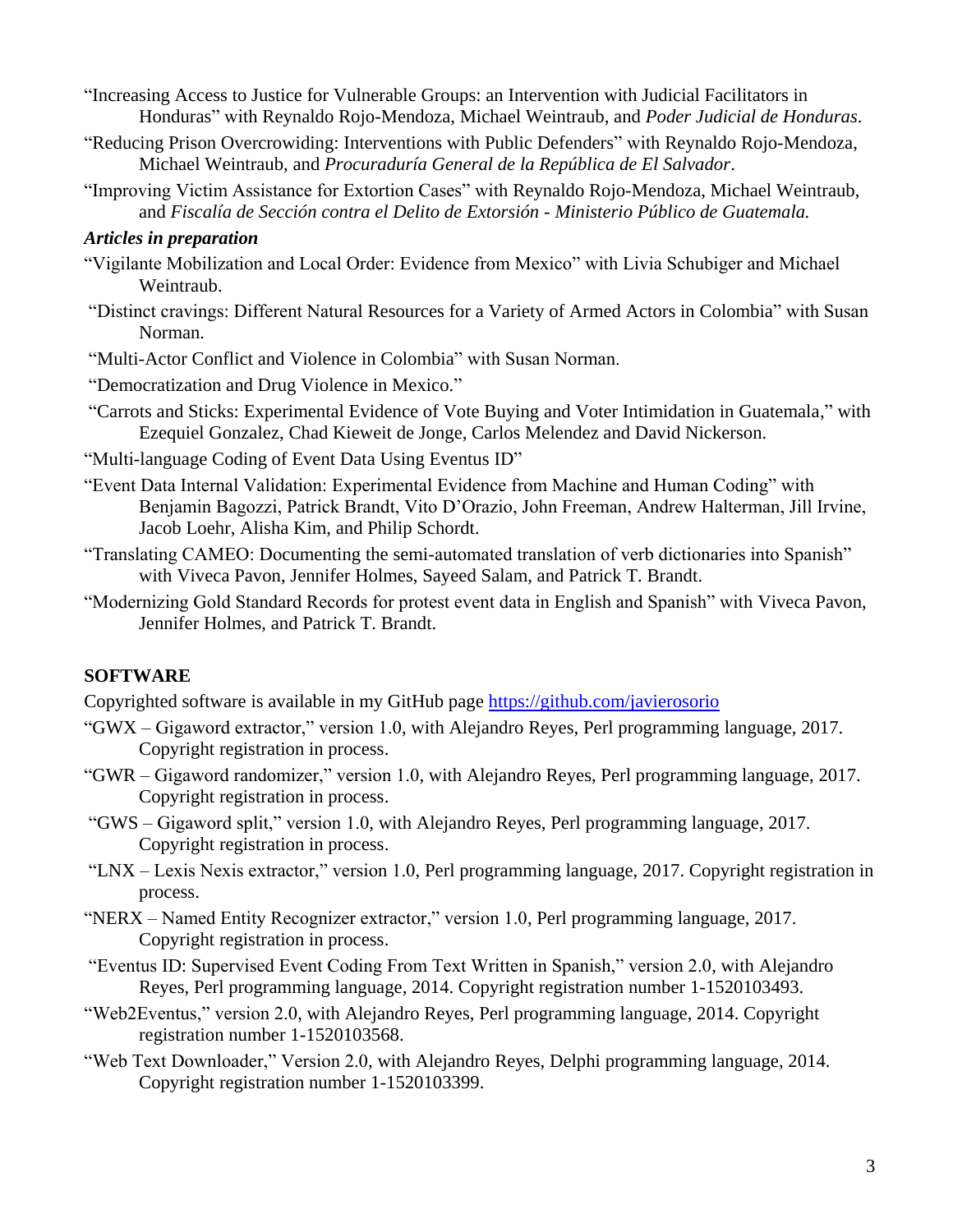## **DATABASES**

Organized Crime Violence Event Data in Mexico (OCVED) 2000 - 2010, 2012, Mexico City. Postelectoral Protest in Oaxaca from 1992 to 1998. (CPOAX), 2004, Mexico City.

## **NON-REFEREED PUBLICATIONS**

#### *Non-refereed journals*

"What the Afghan War Diary Really Tells Us", with Christopher Sullivan, *Small Wars Journal*, 2010. "¿Es Posible Contabilizar la Compra del Voto en México?", *FEPADE Difunde*, 2010 (in Spanish).

#### *Commissioned academic reports*

- *Informe Especial Sobre Libertad del Sufragio en México* (with Ezequiel Gonzalez Ocantos and Chad Kiewiet de Jonge), Mexico City, Instituto Federal Electoral, 2014.
- *Aproximación a las percepciones de la ciudadanía sobre la compra de votos y la intimidación de votantes en el régimen político guatemalteco*. (with Ezequiel Gonzalez Ocantos, Carlos Meléndez, Chad Kiewiet de Jonge, and David Nickerson). Ciudad. de Guatemala, Guatemala: National Democratic Institute, 2012 (in Spanish).
- *Acceso a la información y datos personales: una vieja tensión, nuevos desafíos*, Centro de Estudios para la Libertad de Expresión y Acceso a la Información – Open Society Foundations (CELE-OSF), Buenos Aires – Mexico, 2012.

## **AWARDS**

- 2017 CUNY Certificate of Recognition from The City University of New York (CUNY) for securing major institutional grant funds during calendar year 2016, May 3, 2017.
- 2017 MPSA Best Paper by an Emerging Scholar Award, Midwest Political Science Association (MPSA), for the paper "Vigilante Mobilization and Local Order: Evidence from Mexico" with Michael Weintraub and Livia Schubiger, presented at the MPSA conference in April 2016.
- 2016 CUNY Certificate of Recognition from The City University of New York (CUNY) on the occasion of the "Salute to Scholars" for outstanding scholarly achievements, December 6, 2016.
- 2015 UNODC Best doctoral dissertation, 4th International Thesis Competition on Public Safety, Victimization and Justice in Latin American and the Caribbean, organized by The Center of Excellence in Statistical Information on Government, Crime, Victimization and Justice of the United Nations Office on Drugs and Crime (UNODC) and the National Institute of Statistics and Geography (INEGI).

## **GRANTS AND FELLOWSHIPS**

## *Research grants*

- 2017-2022 DHS Co-PI Disciplinary theory and Advanced social-behavioral sciences Researchmethods Training (DART), Department of Homeland Security (DHS), with Demis Glasford (PI), Amy Adamczyk (Co-PI), and Joshua Freilich (Co-PI), \$1,000,000.
- 2017-2020 DOD Co-PI A Nested Mixed-Methods Approach to Armed Non-State Actor Governance and the Rule of Law. Department of Defense (DOD) - Minerva Research Initiative, Proposal No. 71623-LS-MRI, with Desmond Arias (PI), Vanda Felab/Brown (Co-PI), Harold Trinkunas (Co-PI), \$1,500,000.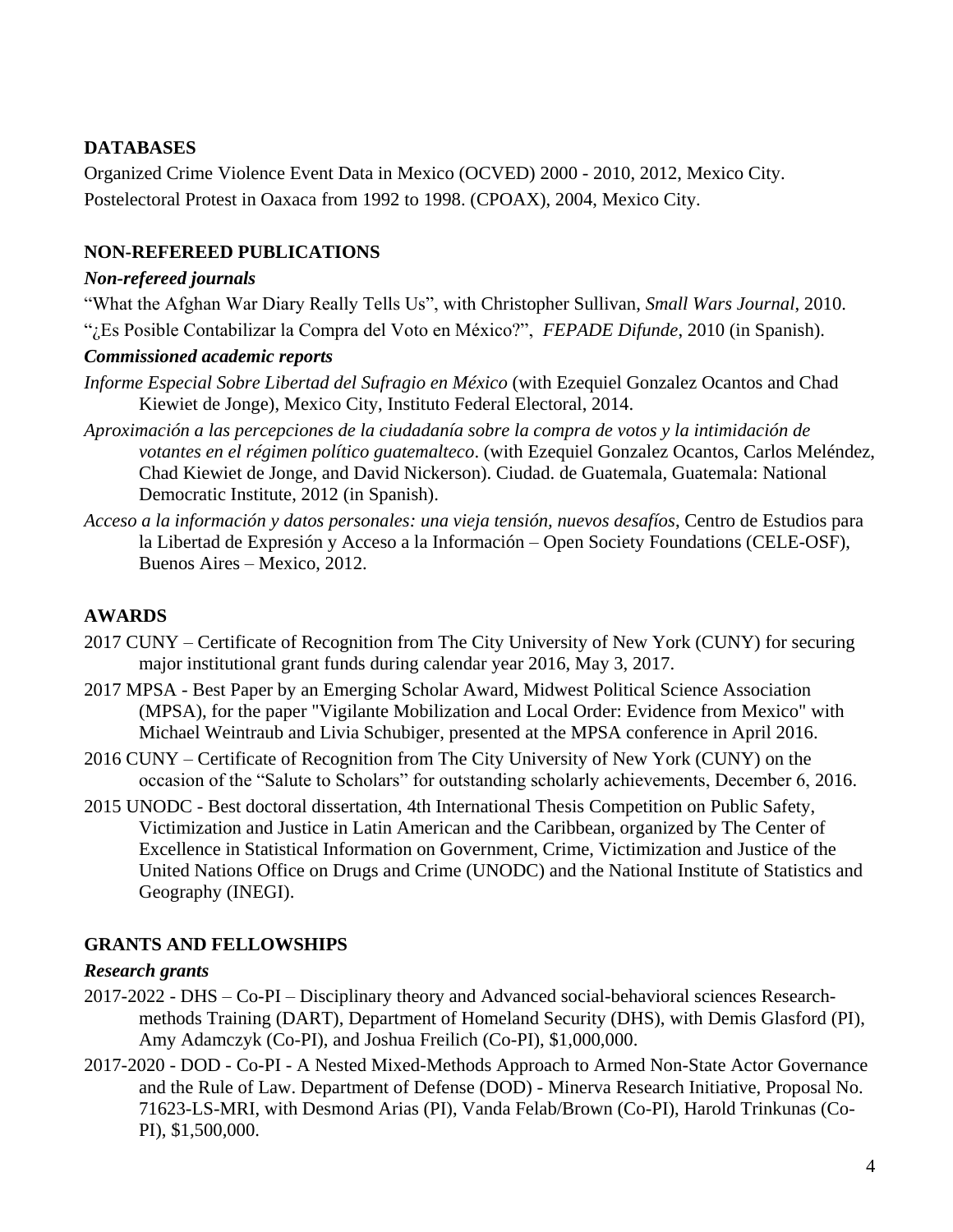- 2016-2020 USAID PI Promoting Quantitative Analysis Capabilities and Applied Research on Citizen Security in Central America. United States Agency for International Development (USAID) – El Salvador, Annual Program Statement No. 519-15-000001, with Reynaldo Rojo (Co-PI), Michael Weintraub (Co-PI), and Maritza Rodriguez (Co-PI), \$4,986,534.
- 2015-2018 NSF Co-PI Modernizing Political Event Data for Big Data Social Science Research. National Science Foundation (NSF) – Resource Implementations for Data Intensive Research in Social Behavior and Economic Sciences (RIDIR), award 1539302, with Patrick Brandt (PI), Latifur Khan (Co-PI), Vincent Ng (Co-PI), and Jennifer Holmes (Co-PI), \$1,497.358.

#### *Post-doctoral fellowships*

2013-2014 - Post-Doctoral Fellowship, Mario Einaudi Center for International Studies, Cornell University.

## *Pre-doctoral fellowships*

2012-2013 - Pre-Doctoral Fellowship, Program on Order, Conflict and Violence, Yale University.

- 2012-2013 Dissertation Fellowship, Harry Frank Guggenheim Foundation.
- 2012-2013 Pre-Doctoral Fellowship, Center of U.S. Mexican Studies, University of California San Diego, declined.

2012-2013 - Dissertation Year Fellowship, Kellogg Institute, University of Notre Dame, declined.

## *Grants for dissertation research*

- 2011 NSF Doctoral Dissertation Research Improvement Grant, National Science Foundation.
- 2011 SSRC-OSF Drugs, Security and Democracy Fellowship, Social Science Research Council Open Society Foundations.
- 2011 USIP Jennings Randolph Peace Scholarship Dissertation Program, United States Institute of Peace.
- 2011 ND Graduate Research Grant, Kellogg Institute for International Studies, University of Notre Dame.

## *For training, travel and other research*

- 2017 JJ Enhanced Travel Funding, Office for the Advancement of Research (OAR), John Jay College of Criminal Justice (JJ) of the City University of New York..
- 2016 CUNY William Stewart Travel Award for National and International Conferences, City University of New York (CUNY) Academy for the Humanity and Sciences.
- 2012 NSF EITM Fellowship, National Science Foundation.
- 2011 ISDP-OSF Latin American Student Grant, International Society for the Study of Drug Policy Open Society Foundations, Utrecht, Netherlands.
- 2010 ND Graduate Student Research Award, ISLA, University of Notre Dame.
- 2010 GCST Small Grants Program, Global Consortium for Security Transformation, FLACSO-Chile.
- 2010 ND Notabaert Travel Grant, University of Notre Dame.
- 2009 -ND Downs Travel Grant, University of Notre Dame.
- 2009 ND Graduate Research Grant, Kellogg Institute, University of Notre Dame.
- 2009 ND Professional Development Grant, ISLA, University of Notre Dame.
- 2007-2012 ND Supplemental Award for Doctoral Students, Kellogg Institute, University of Notre Dame.
- 2007 Fulbright-Garcia Robles for Doctoral Students, declined.
- 1998-2002 CIDE Academic excellence funding, Centro de Investigación y Docencia Económicas.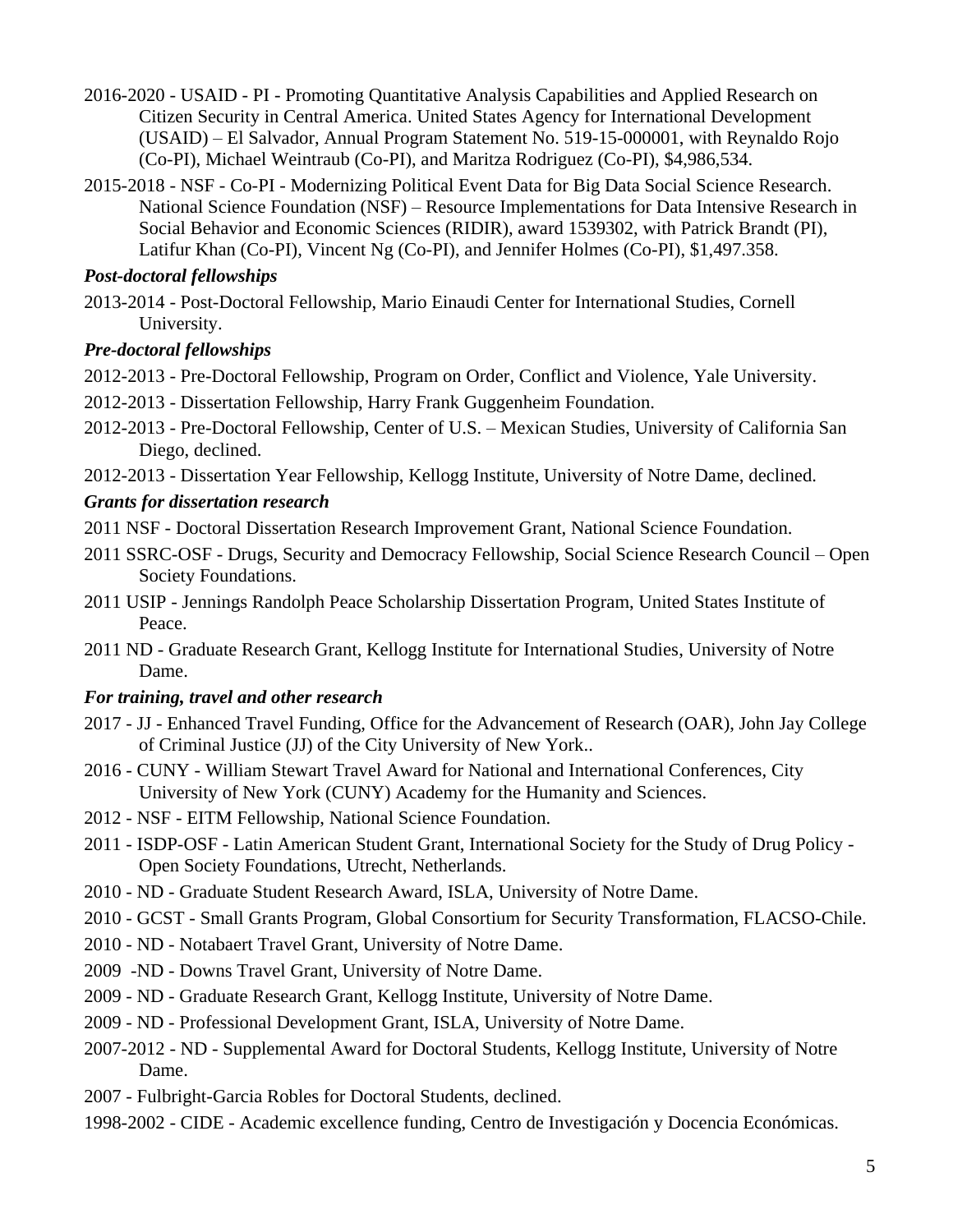## **TEACHING EXPERIENCE**

#### *Academic courses*

At John Jay College of Criminal Justice, City University of New York:

"Capstone Seminar – International Criminal Justice," ICJ 770, graduate, Master of Arts program in International Criminal Justice, Spring 2015.

"Colloquium on Research in Government and Politics," POL 409, undergraduate, Political Science, Spring 2015 and Spring 2016.

"Comparative Politics", POL 257, undergraduate, Political Science, Fall 2014 and Spring 2015.

"Politics of Transnational Crime – Research Intensive," POL 325, undergraduate, Political Science, Fall 2015.

"Politics of International Security," POL 328, Spring 2016, Fall 2017.

#### At Cornell University:

"Political Economy of Drug Violence", undergraduate, Senior Seminar, Department of Government, Spring 2014.

At the University of Notre Dame:

Statistical Consultant, graduate, Department of Political Science, Spring 2009 – Fall 2010. Teaching Assistant, "Introduction to Comparative Politics," undergraduate, Fall 2008.

#### *Special methods workshops in the United States*

"Introducing Eventus ID for computerized coding of event data from text written in Spanish"

University of Southern Alabama, November 3-4, 2016.

University of Notre Dame, October 27-28, 2016.

University of Texas at Dallas, October 2-3, 2014.

"Introducción a Eventus ID para codificación computarizada de eventos de texto escrito en Español" Universidad Centroamericana "José Simeón Cañas," San Salvador, El Salvador, January 6,13, and20, 2018.

#### *Special methods workshops abroad – courses taught in Spanish*

- "Análisis de Regresión Lineal" (*Lineal Regression Analysis*) Academia para el Análisis de Seguridad, San Salvador, El Salvador, June, 2017.
- "Manejo de Datos Usando Stata" (*Data Management using Stata*) Academia para el Análisis de Seguridad, San Salvador, El Salvador, June, 2017.
- "Análisis Computarizado de Texto: Generando Datos de Eventos" (*Computarized Textual Analysis: Generating Event Data*) – Academia para el Análisis de Seguridad, San Salvador, El Salvador, January, 2018.

#### *Teaching awards and internships*

- 2015 OUR Summer Research Internship, in collaboration with Erick Alonzo, Office of Undergraduate Research, Summer 2015.
- 2014 OUR Research-Intensive Course Design, Office of Undergraduate Research and the Office of Undergraduate Studies, Fall 2014.

## **INVITED PRESENTATIONS**

"Multi-Actor Conflict and Violence in Colombia,"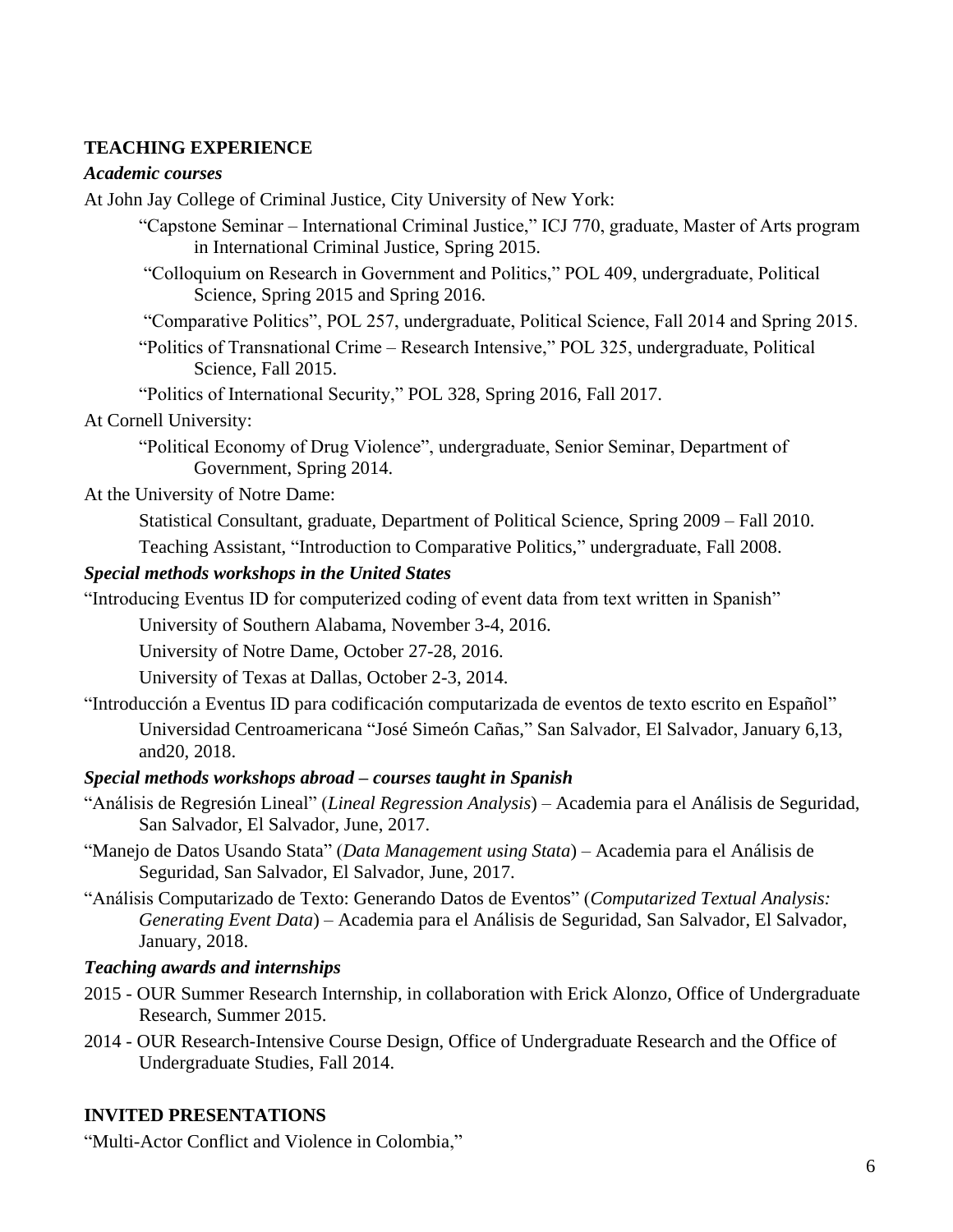Latin American and Iberian Institute, University of New Mexico, Albuquerque, NM, April 9, 2018.

Political Science and Criminal Justice Lecture, University of Southern Alabama, November 3, 2016.

Comparative Politics Workshop of the Graduate Center at the City University of New York, New York, NY, September 14 , 2016.

School of Government and Public Policy at the University of Arizona, Tucson, AZ, April 22, 2016.

- "Identification of Methodologies for Designing and Evaluation Policy Interventions," 2nd International Seminar on Evidence Based Police Policies, November 21-23, Mexico City.
- "Spanish Developments in Modernizing Political Event Data for Big Data Social Science Research," National Science Foundation, Arlington, VA, October 11, 2016.
- "Conflicto multipolar y violencia en Colombia,"

Master in Social and Political Studies, Universidad ICESI, Cali, Colombia, October 7, 2016.

"La Ciencia Política frente al Proceso de Paz en Colombia,"

Key note presentation prepared for the 10<sup>th</sup> Anniversary of the Political Science program, Universidad ICESI, Cali, Colombia, October 7, 2016.

"Modernizing Political Event Data for Big Data Social Science Research,"

Coalition for National Science Funding – American Political Science Association, House of Representatives, Washington, D.C. April 26, 2016.

"Vigilante Mobilization and Local Order: Evidence from Mexico,"

Conference on Micro-Comparative Studies of 20<sup>th</sup> Century Conflicts, Program on Order, Conflict, and Violence, Yale University, New Haven, CT, April 23-26, 2016.

"Quantitative methods for conflict research,"

Invited lecture at Hobart and William Smith Colleges, Geneva, NY, January 22, 2016.

"Political (Dis)Order and Drug Violence in Mexico"

Invited lecture at the University of Southern Alabama, November 3, 2016.

Invited lecture at Hobart and William Smith Colleges, Geneva, NY, April 27, 2016.

History Workshop of the Catholic University of The Holy Hearth (*Universita Cattolica del Sacro Cuore*), Milan, Italy, June 17.

"Automated Text Processing for Identifying Trends of Organized Criminal Violence,"

Presentation prepared for the workshop "Information Systems, Integral Security and Public Policies" organized by RELASEDOR, Cuenca, Ecuador, December 10, 2014.

"Understanding Drug Violence in Mexico"

Distinguished Visitors Program, Haverford College, Haverford, PA, February 12, 2015.

Public Policy Lecture Series, Reed College, Portland, OR, December 4, 2014..

Issues Behind the News conference series, Cornell University, Ithaca, NY, February 6, 2014.

"Guns, Drugs, and Military Aid: Exploring Unintended Effects of US Policy in Latin America,"

Center for Global Development, Washington, DC, September 27, 2014.

"The Impact of the War on Drugs in Latin America"

Rethinking the War on Drugs, symposium sponsored by the Seventh Circuit Bar Association Foundation, Northwestern University School of Law and the Harvard Club of Chicago, Chicago, IL, February 20-21, 2014.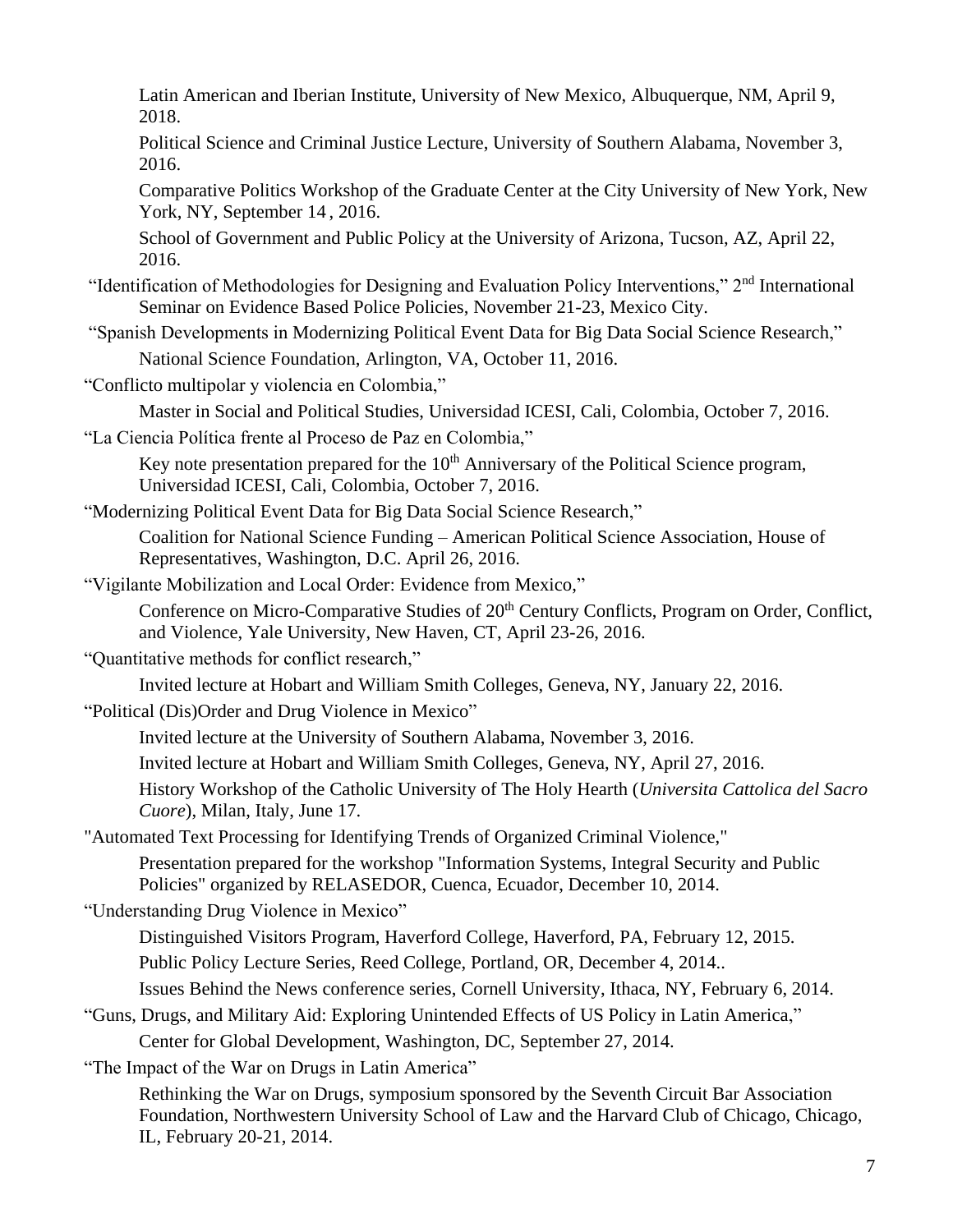"Drug Violence and the Challenges for Peacebuilding: Lessons from Colombia and Mexico." USIP Peace Scholar Conference, United States Institute of Peace, Washington D.C., September 23-24, 2013.

"Democratization and Drug Violence in Mexico."

*Instituto Tecnológico Autónomo de la Ciudad de México* (ITAM), Mexico City, January 23, 2014.

The Judith Reppy Institute for Peace and Conflict Studies, Cornell University, Ithaca, NY, September 26, 2013

Colloquium of the Department of Political Science, Florida State University, Tallahassee, FL, February 8, 2012.

Program on Order, Conflict and Violence, Yale University, New Haven, CT, October 17, 2012.

"Retos metodológicos para la construcción de indicadores de seguridad."

First Annual Workshop of the Latin American Network on Security and Organized Crime (RELASEDOR), San Salvador, El Salvador, May 2, 2013.

"Support for Torture: Experimental Evidence from the War on Drugs in Mexico."

Associates Conference of the Center for US-Mexican Studies, School for International Relations and Pacific Studies, University of California, San Diego, April 26, 2013.

"Perspectives on the Mexican War on Drugs."

Meeting of the Board of Directors of The Harry Frank Guggenheim Foundation, New York, December 11, 2012.

"Understanding Drug Violence in Mexico."

Meeting of The Harry Frank Guggenheim Foundation – Trans-Border Institute of the University of California at San Diego, San Diego, CA, October 25-26, 2012.

"Bits of Data." Illicit Networks: Forces in Opposition (INFO) Summit,

Google Ideas, Westlake Village, CA, July 16-18, 2012.

"Spirals of Violence in Mexico."

Regional Report on Human Development and Citizen Security for Latin America, United Nations Development Program, Mexico City, March 18-19, 2012.

"Dynamic and Structural Determinants of Drug Violence in Mexico,"

Violence, Drugs and Governance: Conference on Mexican Security in Comparative Perspective, Stanford University, October 3-4, 2011.

#### **ACADEMIC CONFERENCE PRESENTATIONS**

- "Multi-Actor Conflict and Violence in Colombia," with Susan Brewer-Osorio, Annual Convention of the International Studies Association, San Francisco, CA, April 7, 2018.
- "Redefining Gold Standard Records for Event Data: an Application on Protest," with Viveca Pavon, Jennifer Holmes, and Patrick T. Brandt.

Scheduled for presentation at the Annual Fall Research Conference of the Association for Public Policy Analysis and Management, Chicago, IL, November 2-4, 2017.

Annual meeting of the American Political Science Association, San Francisco, CA, August 31 – September 3, 2017.

"Translating CAMEO: Documenting the translation into Spanish," with Viveca Pavon, Jennifer Holmes, Sayeed Salam, and Patrick T. Brandt.

Annual meeting of the Midwest Political Science Association, Chicago, IL, April 6-9, 2017.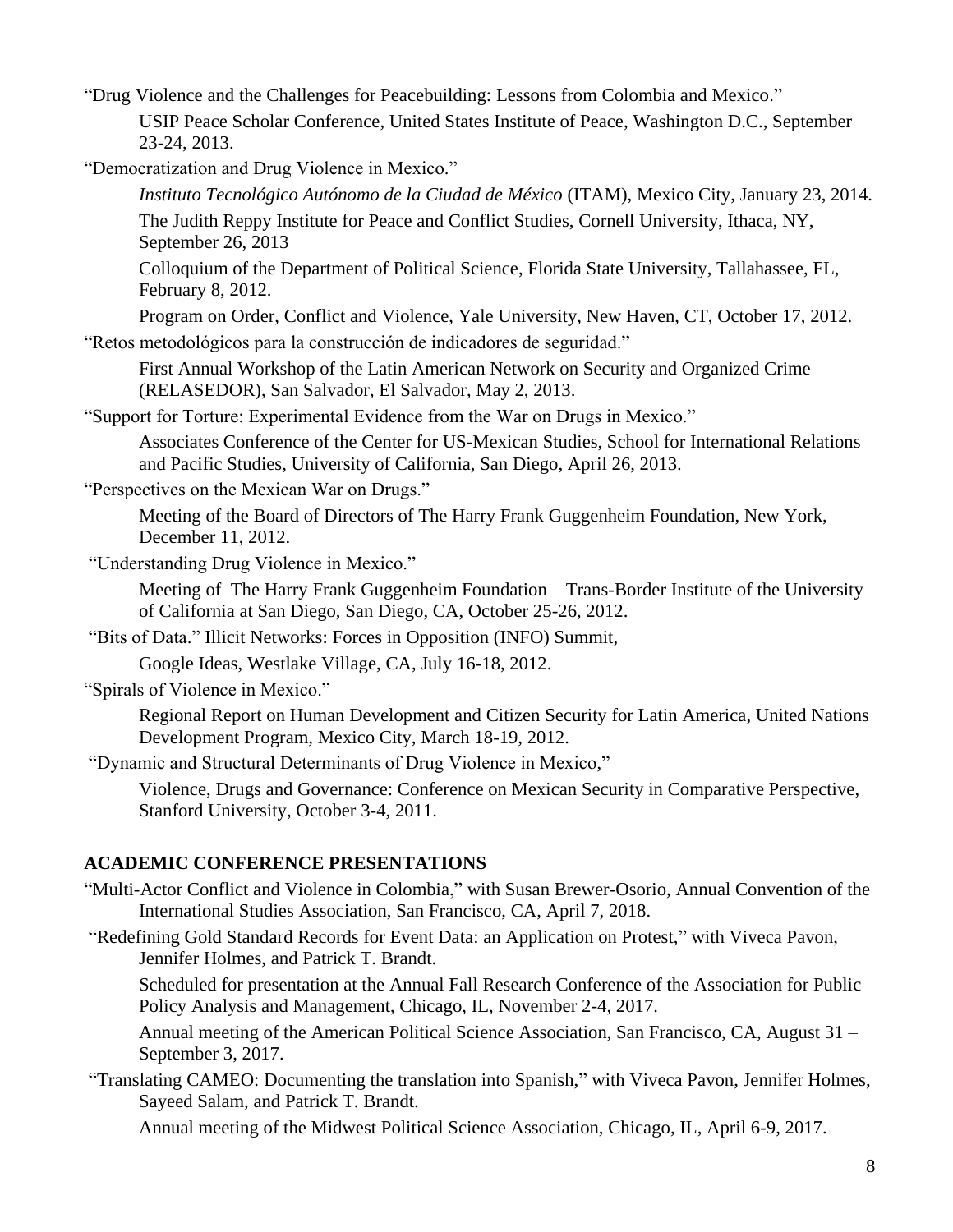"Support for Torture: Experimental Evidence from the War on Drugs in Mexico."

Annual Convention of the International Studies Association, Baltimore, Maryland, February 23, 2017.

Annual Meeting of the Latin American Studies Association, San Juan, Puerto Rico, May 27-30, 2015.

Annual meeting of the Midwest Political Science Association, Chicago, IL, April, 2015. "Multi-language Event Coding Using Eventus ID,"

Annual meeting of the American Political Science Association, Philadelphia, PA, September 2, 2016.

"Vigilante Mobilization and Local Order: Evidence from Mexico,"

Annual meeting of the Latin American Studies Association, New York, May 27-30, 2016.

Annual meeting of the Midwest Political Science Association, Chicago, IL, April 7-10, 2016.

Annual meeting of the International Studies Association, Atlanta, GA, March 17<sup>th</sup>, 2016.

"Supervised Event Coding From Text Written in Spanish: Introducing Eventus ID"

Annual meeting of the Midwest Political Science Association, Chicago, May, 2015.

"Temporal Dynamics of Drug Violence in Mexico."

Annual meeting of the Latin American Studies Association, Chicago, IL, May 21-24, 2014. ISA ISSS-ISAC Joint Annual Conference 2013, Washington D.C., October 4th, 2013.

"The Contagion of Drug Violence. Spatio-temporal dynamics of the Mexican war on drugs." Conference "Violence and Security in Latin America" organized by the Mario Einaudi Center for International Studies, Cornell University, Ithaca, NY, May 5th, 2014. Annual Conference of the Midwest Political Science Association, Chicago, May, 2014.

ISA ISSS-ISAC Joint Annual Conference 2013, Washington D.C., October 4th, 2013.

"Democratization and Drug Violence in Mexico."

Annual meeting of the American Political Science Association, Chicago, August, 2013.

Harvard-MIT-Yale Conference on Political Violence, Harvard University, Boston, April 27, 2013.

"Carrots and Sticks: Experimental Evidence of Vote Buying and Voter Intimidation in Guatemala." (with Ezequiel Gonzalez Ocantos, Chad Kieweit de Jonge, Carlos Melendez and David Nickerson) Annual meeting of the American Political Science Association, Chicago, August, 2013.

"Dynamics of Drug Violence in Mexico."

Annual meeting of the American Political Science Association, New Orleans, August, 2012.

"Estimating the Effect of Punitive Counternarcotic Strategies on Criminal Violence: Evidence from the Mexican War on Drugs" (with Reynaldo Rojo).

Annual meeting of the American Political Science Association, New Orleans, August, 2012.

"The Onset and Escalation of Drug Violence in Mexico."

Annual meeting of the Midwest Political Science Association, Chicago, April, 2012.

"Support for Torture: Experimental Evidence from the War on Drugs in Mexico." Paper presented at the Annual Conference of the American Political Science Association, Seattle, September, 2011.

"Understanding the Escalation of Drug Violence in Mexico."

5th Annual Conference of the International Society for the Study of Drug Policy, Utrecht, Netherlands, May 2011.

Annual meeting of the Midwest Political Science Association, Chicago, May, 2011.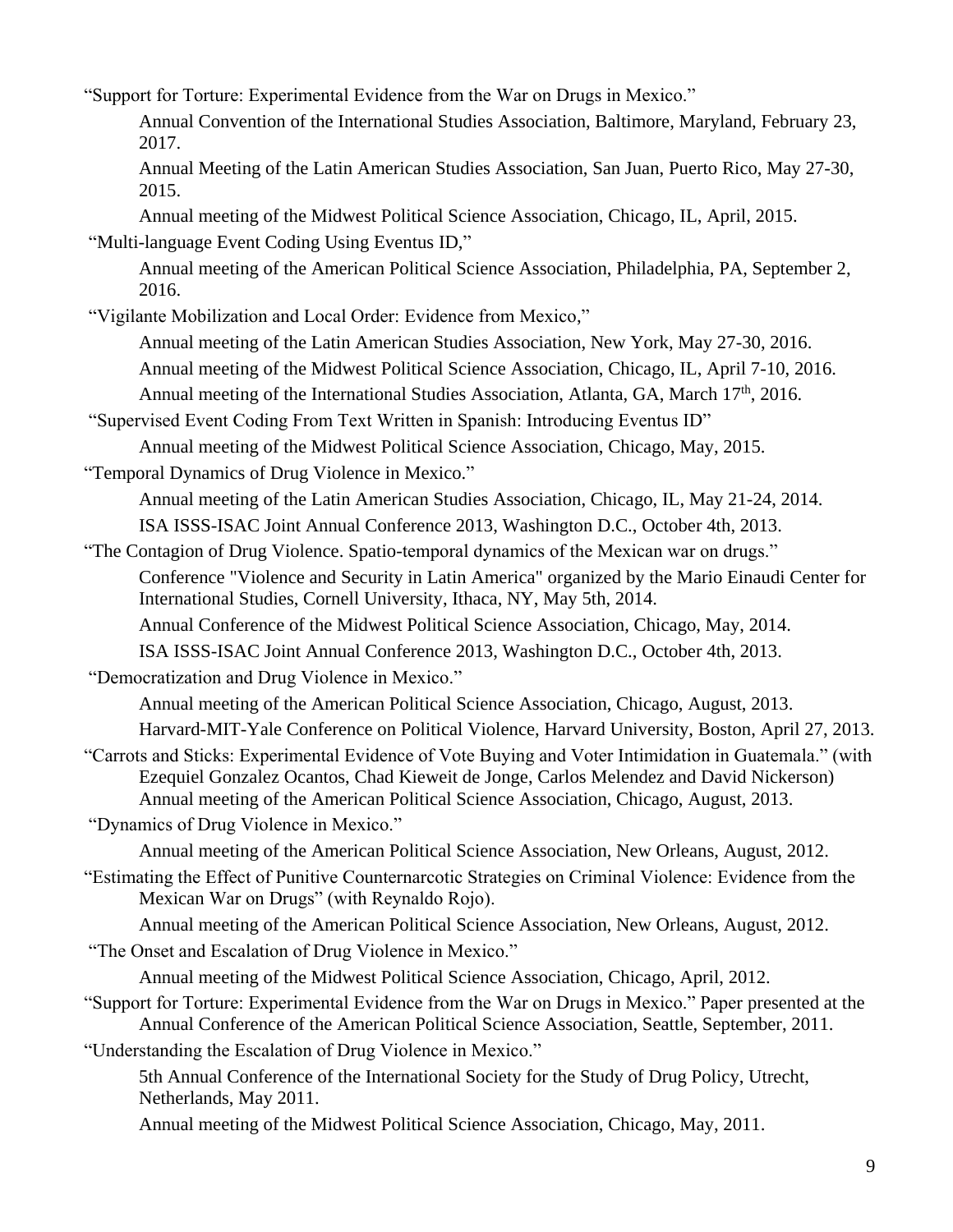"Reassessing vote buying in Mexico."

Seminar on Politics and Government, at *Centro de Investigación y Docencia Económicas*, Mexico City, October 20, 2010

Annual meeting of the Midwest Political Science Association, Chicago, April 2010.

"Why politicians choose transparency?"

Annual meeting of the Latin American Studies Association, Rio de Janeiro, Brazil, June 2009. "Indigenous and partisan protest in Oaxaca."

Annual meeting of the Midwest Political Science Association, Chicago, April 2009.

## **OTHER PROFESSIONAL EXPERIENCE**

## *Policy sector*

Civil Society Specialist, The World Bank-Mexico Office, Mexico, 2006-2007. Sub-director of Analysis, Federal Electoral Institute, Mexico, 2004-2006. Citizen Electoral Counselor, Federal Electoral Institute –5 ft District, Mexico, 1999-2000, 2002-2003.

## *Pro Bono Consulting*

External advisor, Algo en Común S.C., Mexico City, 2014.

External advisor, International Transparency Fund, Washington D.C., 2008-2010.

External advisor, Human Rights Center Miguel Agustín Pro Juárez, Mexico, 2004.

## *Advocacy*

Founder and General Director of *MAS Democracia*, 2010-2016.

## **LANGUAGES AND RESEARCH TRAVEL**

Spanish Native Speaker. Fluent in English. Field research in: Mexico, Chile, Venezuela, Costa Rica, Argentina, El Salvador, Honduras, and Guatemala.

# **QUANTITATIVE ANALYSIS AND COMPUTING SKILLS**

Geographic Information Systems (ArcMap). Survey and experimental research. Statistical analysis (Stata and R). Computer programming (Perl).

# **ACADEMIC SERVICE**

## *UNODC Scientific Committee*

Member of the Scientific Committee of the 4th International Conference on Governance, Crime and Justice Statistics – United Nations Office on Drugs and Crime (UNODC) - *Instituto Nacional de Estadística y Geografía (INEGI)* of Mexico, *Instituto Nacional de Estadística e Informática (INEI)* of Peru, 2018.

## *UNODC Thesis Reviewer*

7th International Thesis Contest on Public Security, Victimization, and Justice in Latin America – United Nations Office on Drugs and Crime (UNODC) - *Instituto Nacional de Estadística y Geografía (INEGI)*, reviewer of doctoral dissertations, 2018.